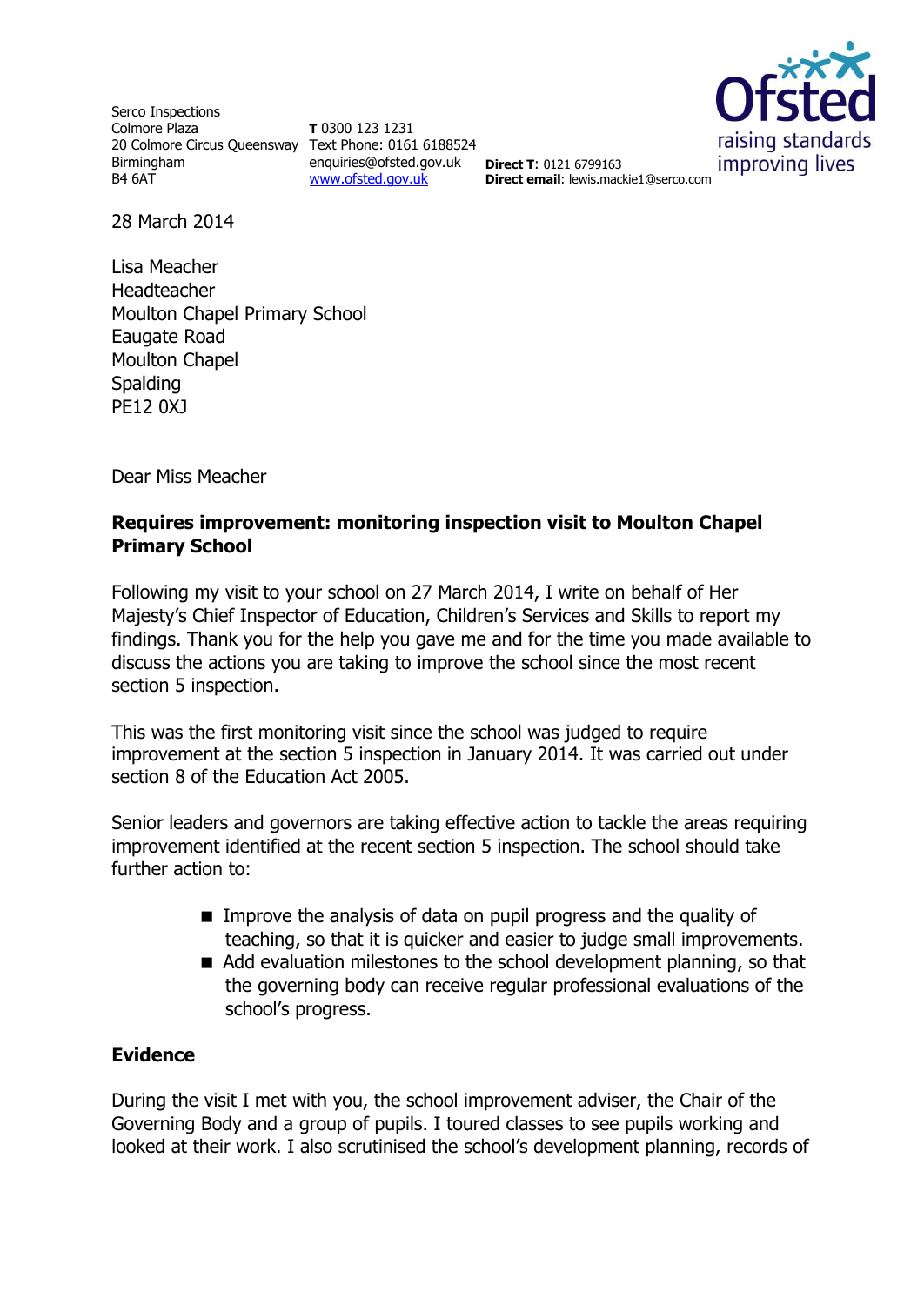

the checks that the headteacher makes on the quality of teaching and the school's tracking of pupils' progress.

## **Main findings**

The pupils described a generally very positive view of the school, where work is well adapted to their needs and teachers have high expectations. Pupils' books show that they take a pride in their work and are working hard. Teachers are using many elements of potentially good practice, which are still at an early stage of development. For example, all teachers have adopted a common approach to marking pupils' work. The aim is to encourage pupils to learn more from the teachers' comments and corrections, but teachers are not yet allowing enough classroom time to maximise the benefits of this. Pupils said that they learn best when they have enough time to make their corrections.

The January inspection report identified improvements in leadership and management following the reduction in the teaching commitment of the headteacher. This has continued to show impact. There are effective systems to check on the quality of teaching and on pupils' progress. The headteacher regularly visits classrooms and looks at the quality of teaching and of pupils' work. Efforts have been made to ensure that teachers' assessments are accurate and pupils' progress is checked every half-term. However, the evidence gathered through these activities is not used well enough to provide a good guide to further improvement. Feedback from lesson observations is being used to help shape the professional development of staff but this could be more effective if the evidence gained from other checking activities supported it.

The Chair of the Governing Body, who was new to the governing body in October, has made a very promising start in addressing the areas of governance that required improvement. Governors are now visiting the school more regularly and they are recording their visits. Following an audit of governors' skills, roles have been allocated by the chair and a standards committee has undertaken training to better understand the school's assessment data. Records of governing body meetings indicate that governors are becoming more confident in challenging and supporting school leaders.

Ofsted may carry out further visits and, where necessary, provide further support and challenge to the school until its next section 5 inspection.

## **External support**

The headteacher has made good use of the support available to her. A local leader of education from Bourne Primary School has been providing leadership support and advice. The local authority school improvement adviser has also been providing an enhanced level of support to the school. Particularly good use is being made of the links with the other schools in the collaborative partnership, and there is real